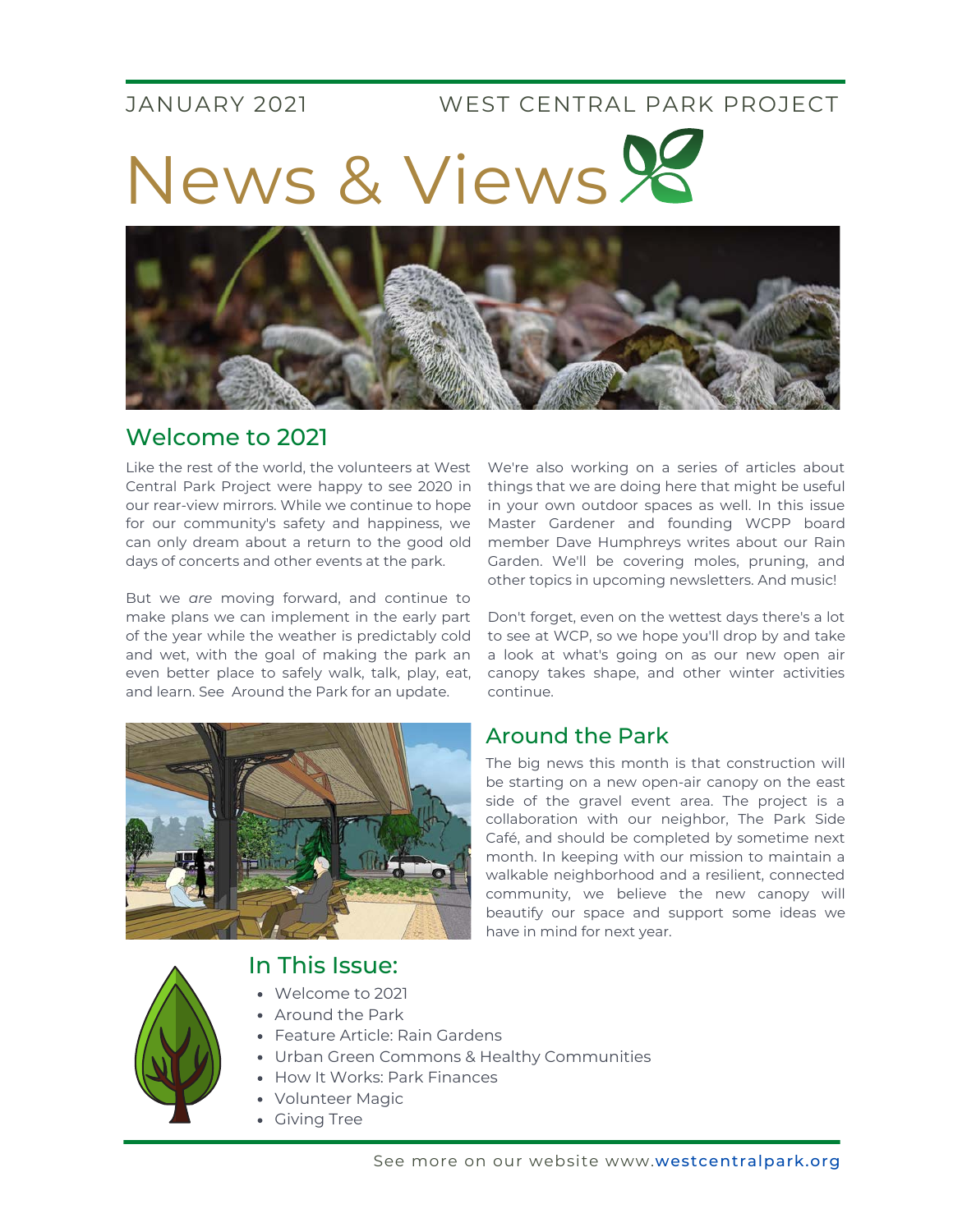#### Rain Gardens: Beautiful and Functional

by Dave Humphreys, Master Gardener



West Central Parks' rain garden helped redirect and purify standing water that pooled after persistent rains. *Photos Courtesy of Laurie Shacklett*

We're well into the wet months, and some sources create your rain garden. In addition, while the indicate that due to climate change, heavy rains materials for rain gardens aren't by any means may become more commonplace than our free, the City of Olympia's Storm and Surface traditional Western Washington drizzle. When we first started to landscape West Central Park in 2013, there was a great deal of standing water on the northern end of the site after persistent rain. olympiawa.gov) – all the more reason to consider We decided that a rain garden would provide an ideal solution to this problem. But a rain garden is far more than a retention pond. In this issue, we'll be taking a brief look at some of the benefits of rain gardens and the resources available to help If you'd like to see how a mature rain garden you build one on your own property.

Runoff from hard surfaces such as roads, driveways, and rooftops contains pollutants, and much of the pollution in our waterways comes from stormwater flowing out of developed areas. Rain gardens not only collect this stormwater runoff but also absorb, filter, and treat it before the pollutants can reach groundwater - and eventually streams, wetlands, and marine waters.

Also unlike a simple retention pond, rain gardens are aesthetically pleasing, and as they aren't designed to hold water for extended periods, they don't attract pests such as mosquitoes; instead, they attract a variety of birds and beneficial insects.

With the right information, planning, and materials - plus a little math and some elbow grease you can build a rain garden of any size to fit your yard. We highly recommend Washington State University's *Rain Garden Handbook for Western Washington\** which is specific to our region and will provide you with all you need to know to

Water Utility offers homeowners a reimbursement of up to \$400 to cover your costs (application forms can be found online at dealing with your storm-water runoff, helping to clean up our waterways, and making your yard more beautiful at the same time

works or find out about other water management techniques, visit us at West Central Park on any Sunday from 11:00 am to 1:00 pm (starting at 10:00 in spring and summer.) We'll be happy to show you around and answer your questions!



\*find the rain garden handbook free online at www.12000raingardens.org/resources/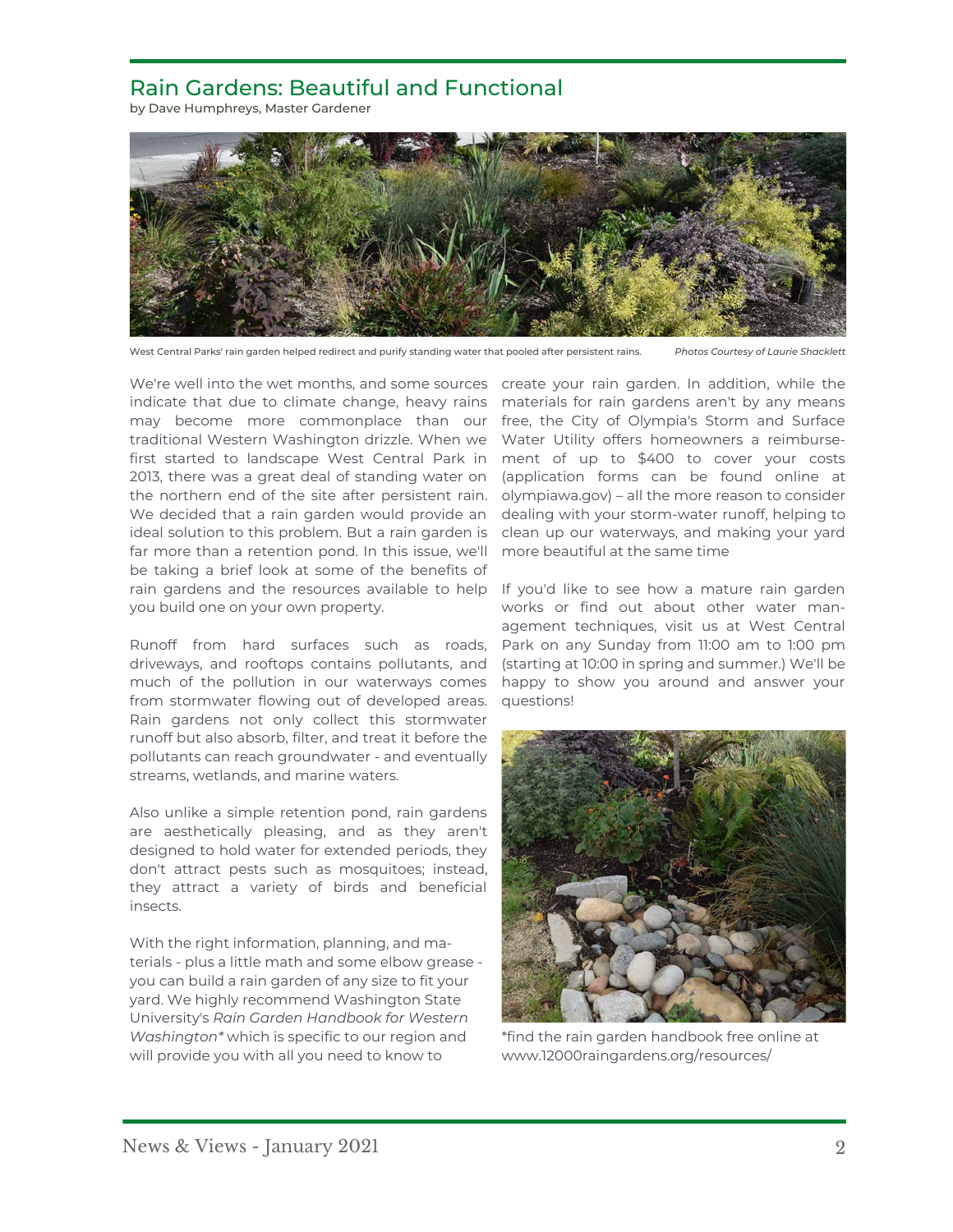#### What are the health benefits of green spaces in cities?



Feeling stressed? Research suggests you should to head to your local park as the surrounding greenery may help you relax.

Matilda van den Bosch, an assistant professor at UBC's School of Population and Public Health and Department of Forest and Conservation Sciences, co-authored a recent World Health Organization (WHO) report summarizing the health benefits of urban green spaces. The report recommends people have small green spaces very close to where they live, as well as larger areas with room for sports fields.

What are the health benefits of green spaces in cities? Recent studies have shown multiple positive health effects from urban green spaces, including improved mood, stress relief and promotion of physical activity. Some studies have also used brain imaging techniques to confirm that symptoms of depression are reduced by

nature. In addition, people tend to interact more easily in green spaces, building a sense of community.

By reducing stress, increasing physical activity, and stimulating social cohesion, we can prevent many chronic disorders. People living in green areas have lower risk for several diseases, such as depression, cardiovascular diseases, and asthma.

Evidence points towards the need for both small green spaces very close to where people live and spend their days as well as large green spaces. The smaller areas offer a space for everyday encounters and provide visual stimulus of nature. Larger spaces offer formal provisions such as playing fields and opportunities to explore and be physically active.

University of British Columbia Faculty of Medicine School of Public Health www.spph.ubc.ca/parks-big-and-small-neededfor-public-health/ Date of Access 01/04/2021 *Excerpted by permission*





# Volunteers make magic happen at the park

From one season to another the gardens, raised beds, and other areas at the park seem to magically get weeded and planted and maintained. It's not Park Elves (that *would* be magical) but folks from our local community who want to help co-create a useful, vibrant space for everyone to enjoy. And it turns out that the process itself, working with friends and neighbors, is truly enjoyable as well.

Why not join us? We currently have openings for an additional board member, volunteer coordinator, and someone to help with outreach and program/activities. Except for gardening and landscaping tasks, most of the work is done virtually right now, making it accessible to everyone. We can also provide supervision reporting for students and others who might need official volunteer hours. Shoot us an email or give us a call for more information.